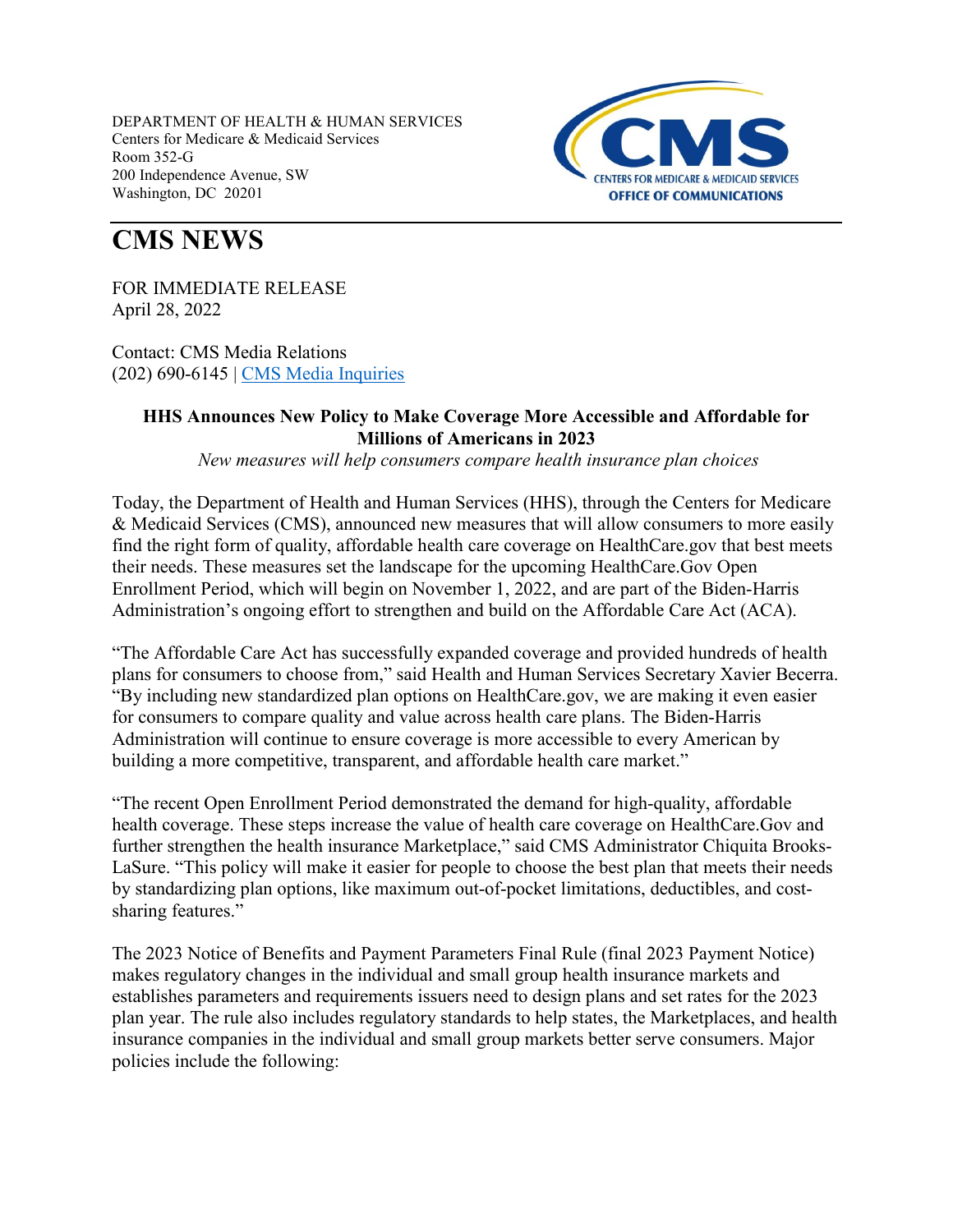#### *Advancing Standardized Plan Options*

In accordance with President Biden's Executive Order 14036 on Promoting Competition in the American Economy, the rule helps simplify the consumer shopping experience by establishing standardized plan options for issuers offering Qualified Health Plans (QHPs) on [HealthCare.gov.](https://gcc02.safelinks.protection.outlook.com/?url=https%3A%2F%2Fwww.healthcare.gov%2F&data=05%7C01%7CKamara.Jones%40hhs.gov%7Cdc53e74c92474f84a22608da2728b3cf%7Cd58addea50534a808499ba4d944910df%7C0%7C0%7C637865353005854398%7CUnknown%7CTWFpbGZsb3d8eyJWIjoiMC4wLjAwMDAiLCJQIjoiV2luMzIiLCJBTiI6Ik1haWwiLCJXVCI6Mn0%3D%7C3000%7C%7C%7C&sdata=%2BlwAm4cyzBvcjWWnPWRiqcpQ%2BUPPCkYUeY0%2B4uT62HU%3D&reserved=0) With standardized maximum out-of-pocket limitations, deductibles, and cost-sharing features, consumers will be able to more directly compare other important plan attributes, such as premiums, provider networks, prescription drug coverage, and quality ratings when choosing a plan.

These standardized plan options expand the availability of coverage for services before consumers meet their deductibles, which will make it easier to access important services. They also include simpler cost-sharing structures that will allow consumers to more easily understand their coverage. Issuers offering QHPs on [HealthCare.gov](https://gcc02.safelinks.protection.outlook.com/?url=https%3A%2F%2Fwww.healthcare.gov%2F&data=05%7C01%7CKamara.Jones%40hhs.gov%7Cdc53e74c92474f84a22608da2728b3cf%7Cd58addea50534a808499ba4d944910df%7C0%7C0%7C637865353005854398%7CUnknown%7CTWFpbGZsb3d8eyJWIjoiMC4wLjAwMDAiLCJQIjoiV2luMzIiLCJBTiI6Ik1haWwiLCJXVCI6Mn0%3D%7C3000%7C%7C%7C&sdata=%2BlwAm4cyzBvcjWWnPWRiqcpQ%2BUPPCkYUeY0%2B4uT62HU%3D&reserved=0) will be required to offer standardized plan options at every network type, at every metal level (Bronze, Silver, Gold, and Platinum), and throughout every service area where non-standardized options are offered starting in 2023. These plans will be differentially displayed on [HealthCare.gov](https://gcc02.safelinks.protection.outlook.com/?url=https%3A%2F%2Fwww.healthcare.gov%2F&data=05%7C01%7CKamara.Jones%40hhs.gov%7Cdc53e74c92474f84a22608da2728b3cf%7Cd58addea50534a808499ba4d944910df%7C0%7C0%7C637865353005854398%7CUnknown%7CTWFpbGZsb3d8eyJWIjoiMC4wLjAwMDAiLCJQIjoiV2luMzIiLCJBTiI6Ik1haWwiLCJXVCI6Mn0%3D%7C3000%7C%7C%7C&sdata=%2BlwAm4cyzBvcjWWnPWRiqcpQ%2BUPPCkYUeY0%2B4uT62HU%3D&reserved=0) to help consumers make more informed choices about their coverage.

## *Implementing New Network Adequacy Requirements*

The rule helps ensure that patients have access to the right provider, at the right time, in an accessible location. The rule requires QHPs on the Federally-facilitated Marketplace (FFM) to ensure that certain classes of providers are available within required time and distance parameters. For example, a QHP on the FFM will be required to ensure that its provider network includes a primary care provider within ten minutes and five miles for enrollees in a large metro county. The rule also sets a standard, starting in the 2024 plan year, requiring QHPs on HeathCare.gov to ensure that providers meet minimum appointment wait time standards. For example, QHPs will be required to ensure that routine primary care appointments are available within 15 business days of an enrollee's request. Additionally, HHS will review additional specialties for time (i.e., the time it takes the enrollee to get an appointment) and distance (i.e., the distance between the provider and enrollee) – including emergency medicine, outpatient clinical behavioral health, pediatric primary care, and urgent care. OB/GYN parameters will also be aligned with the parameters for primary care.

#### *Increasing Value of Coverage for Consumers*

Under the rule, CMS is updating the allowable range in metal coverage levels for nongrandfathered individual and small group market plans. This change will likely require some plans to increase the generosity of their coverage, making it more comprehensive, and lower costs for many consumers. In addition, these changes will make it easier for consumers to compare plans at the various coverage metal levels (Bronze, Silver, Gold, and Platinum) and distinguish between the plan offerings.

#### *Increasing Access for Consumers and Removing Barriers to Coverage*

The final rule aims to protect consumers from discriminatory practices related to the coverage of the essential health benefits (EHB) by refining the CMS nondiscrimination policy. Specifically, a benefit design that limits coverage for an EHB on a basis protected from discrimination under this rule (such as age and health condition) must be clinically-based to be considered